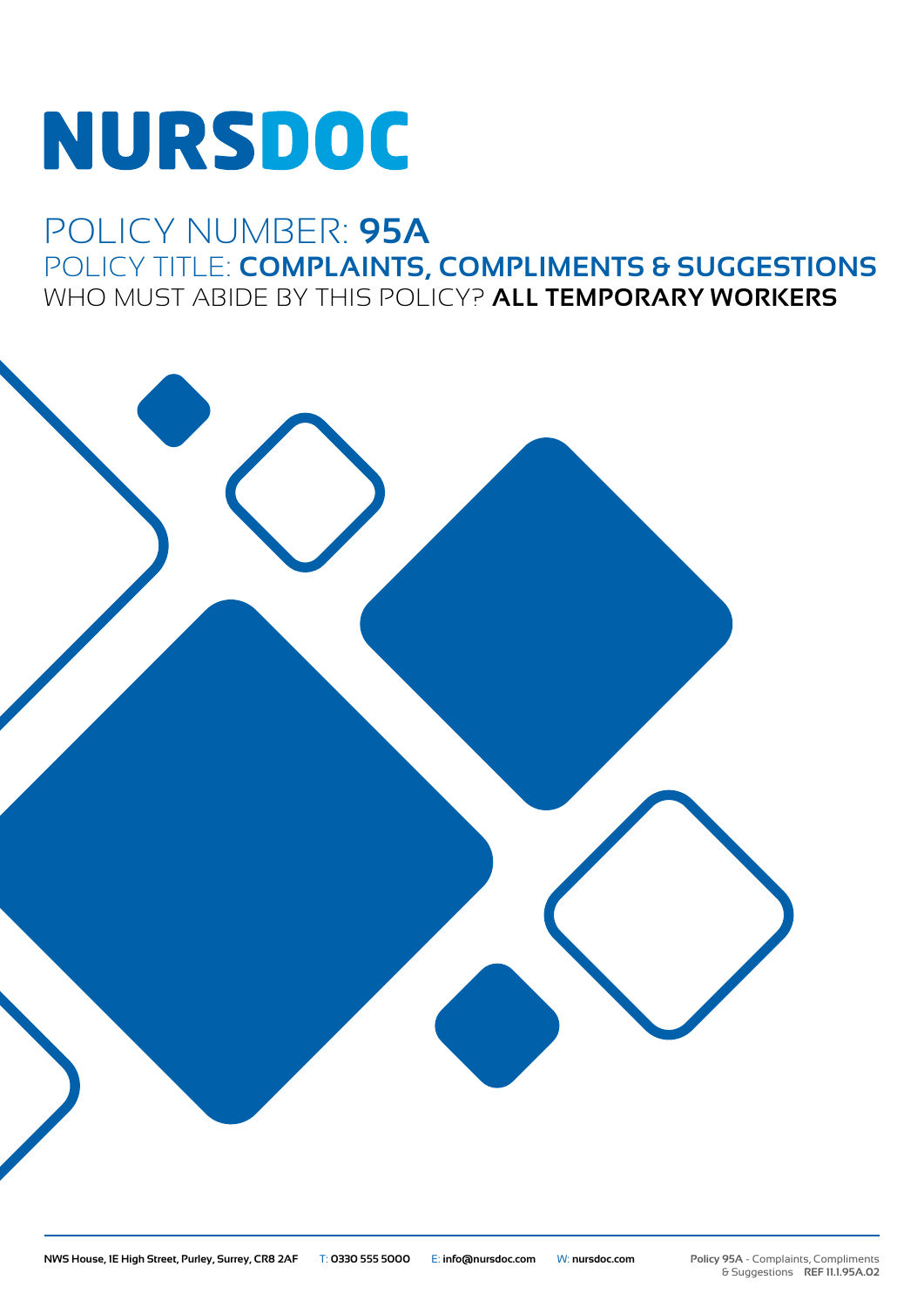# COMPLAINTS COMPLIMENTS AND SUGGESTIONS POLICY

# **SUMMARY**

This policy outlines the complaints, suggestions and compliments process:

#### **Relevant legislation**

- Compensations Act 2006
- The Care Act 2014
- The Health and Social Care Act 2008 (Regulated Activities Regulations 2014
- Human Rights Act 1998
- The Local Authority Social Services and National Health Service Complaints (England) Regulations 2009
- Mental Capacity Act 2005
- Mental Capacity Act Code of Practice
- Data Protection Act 2018

# **UNDERPINNING KNOWLEDGE**

- Author: Legislation.gov.uk, (2009), The Local Authority Social Services and National Health Service Complaints (England) Regulations 2009. [Online] Available from: *www.legislation.gov.uk/uksi/2009/309/contents/made?view=plain* [Accessed: 29/4/2020]
- Author: Parliamentary and health service ombudsman, (2017), What to do before you come to us. [Online] Available from: *www.ombudsman.org.uk/making- complaint/before-you-come-to-us* [Accessed: 29/4/2020]
- Author: Local Government and Social Care Ombudsman, (2018), Single Complaints Statement. [Online] Available from: *www.lgo.org.uk/assets/attach/4355/Single% 20comms2%20-%20v2.pdf* [Accessed: 29/4/2020]
- Author: NICE, (2018), Decision-making and mental capacity Guidelines NG108. [Online] Available from: *www.nice.org.uk/guidance/ng108* [Accessed: 29/4/2020]
- Author: Local Government and Social Care Ombudsman, (2018), Adult social care guides launched to help providers deal with complaints better. [Online] Available from:

*www.lgo.org.uk/information-centre/news/2018/jul/adult-social-care-guides- launchedto-help-providers-deal-with-complaints-better* [Accessed: 29/4/2020]

# **EQUALITY IMPACT ASSESSMENT**

This statement is a written record that demonstrates that we have shown due regard to the need to eliminate unlawful discrimination, advance equality of opportunity and foster good relations with respect to the characteristics protected by equality law.

#### **Purpose**

- **1.1** To ensure that Nursdoc has an effective system in place to manage complaints, suggestions and compliments.
- **1.2** To ensure that Nursdoc complies with any legal requirements, regulations, guidelines and best practice.
- **1.3** To support Nursdoc in meeting the following Key Lines of Enquiry:

| CARING            | C2: How does the service support people to<br>express their views and be actively involved in<br>making decisions about their care, support and<br>treatment as far as possible? |
|-------------------|----------------------------------------------------------------------------------------------------------------------------------------------------------------------------------|
| <b>RESPONSIVE</b> | R2: How are people's concerns and complaints<br>listened and responded to and used to improve<br>the quality of care?                                                            |
| SAFF              | SI: How do systems, processes and practices<br>keep people safe and safequarded from abuse?                                                                                      |

To meet the legal requirements of the regulated activities that Nursdoc is registered to provide:

- Compensations Act 2006
- The Care Act 2014
- The Health and Social Care Act 2008 (Regulated Activities Regulations 2014
- Human Rights Act 1998
- The Local Authority Social Services and National Health Service Complaints (England) Regulations 2009
- Mental Capacity Act 2005
- Mental Capacity Act Code of Practice
- Data Protection Act 2018

# **SCOPE**

The following roles may be affected by this policy:

- All staff
- All temporary workers
- Service Users
- Family
- Advocates • Representatives
- Commissioners
- External health professionals
- Local Authority
- NHS

# **OBJECTIVES**

To ensure that all complaints and suggestions are promptly addressed, resolved and shared within the agreed timescales, to ensure that lessons are learned, and that the learning improves service quality and delivery.

To continuously improve the quality of the Service User's experience.

# **COMPLAINTS**

- Nursdoc understands complaints to be an expression of dissatisfaction requiring a response, communicated verbally, electronically, or in writing. Complaints may be made by any Service User, family member or advocate acting on their behalf, with their consent, or in their best interests.
- Nursdoc takes complaints seriously. We will aim to put things right that have gone wrong, to learn lessons and to avoid the issue occurring again. This policy sets out the framework for how Nursdoc will achieve this.
- Nursdoc will comply with legislation, national guidelines, regulation and best practice when managing complaints and suggestions.

#### **Nursdoc understands that it can be difficult to separate a complaint from a concern, therefore, Nursdoc will follow this policy when any dissatisfaction arises with the service.**

- Complaints or concerns by staff or temporary workers will be addressed via the grievance process if the complaint or concern relates to them individually, or the Whistleblowing procedure where a protected disclosure is made
- Nursdoc understands our statutory obligations in respect of the Duty of Candour

The complaints and compliments process at Nursdoc is fair and transparent and does not discriminate directly or indirectly because of the following:

- Age
- Being or becoming a transsexual/transgender person
- Being married or in a civil partnership
- Being pregnant or on maternity leave
- Disability
- Race including colour, nationality, ethnic or national origin
- Religion, belief or lack of religion/belief
- Sex
- Sexual orientation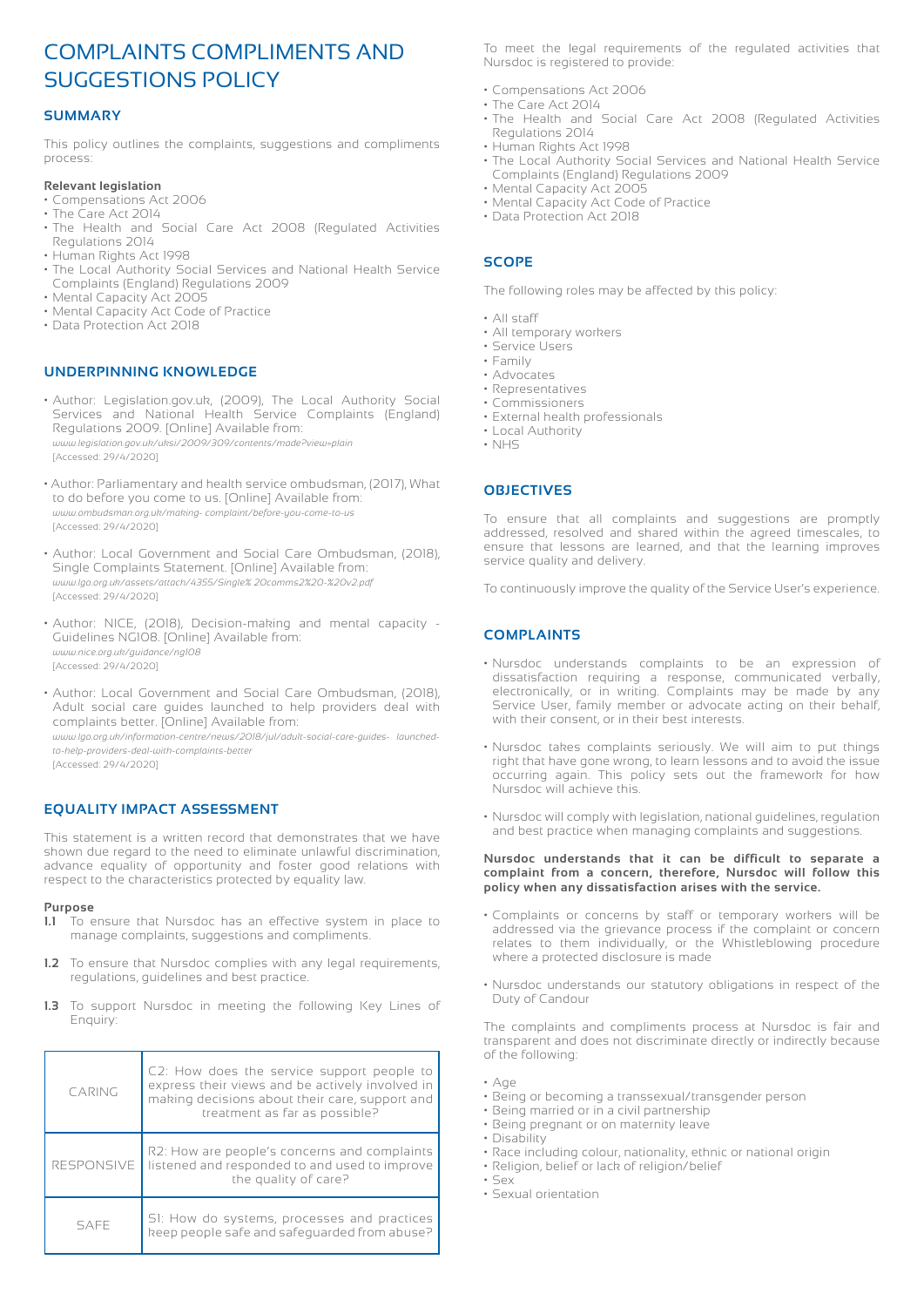The complainant will be treated with courtesy, respect and compassion. Nursdoc will ensure that the process of making a complaint, and receiving feedback is managed in a way that meets the Accessible Information Standards, and is in a format that the Service User can understand.

Seeking views and engaging service users

Nursdoc will seek out opportunities to obtain feedback from Service Users and stakeholders.

Nursdoc will act with sensitivity, integrity and professionalism by treating individuals who do complain or raise a suggestion with compassion, courtesy and respect.

Nursdoc will protect the Service User's right to confidentiality.

Nursdoc staff will undertake training on how to manage complaints in line with their role and responsibilities.

A full record will be held of all complaints received regardless of the level of seriousness, or means of communication. This approach allows an open and transparent culture around raising concerns in the earliest stage to enable swift resolution. A record of the complaint will also be held in the Service User's Care file and reported in line with contractual or regulatory requirements.

# **SAFEGUARDING CONCERNS**

Where a complaint or concern is raised that relates to a Service User being harmed or likely to be harmed, Nursdoc will follow its Safeguarding Policy and Procedures in addition to the complaints procedures, seeking advice and guidance from Local Authorities, and escalating concerns in line with Local Authorities' procedures. Nursdoc will also notify CQC, and other external agencies, in line with our statutory duty, as appropriate.

# **ROLES AND RESPONSIBILITIES**

It is acknowledged that all staff working within Nursdoc may be presented with an individual wishing to raise a concern or complaint at any time, therefore staff need to be able to manage this in a sensitive, structured and timely manner.

#### **In Order to do this Staff Will:**

- Be trained as a routine measure to ensure knowledge is embedded and refreshed around the complaints procedure.
- Have access to the complaints procedure and automated system.
- Be provided with the opportunity to reflect and learn from complaints as a means of developing and driving quality care.
- Be advised that on presentation of a complaint, swift reaction is necessary;and that purposefully withholding, or concealing of concerns expressed by Service Users, or their representatives, may lead to disciplinary action.

#### **Nursdoc Management Team**

- The management team at Nursdoc is responsible for ensuring compliance with this policy, improvement planning and having arrangements in place to provide relevant management reports and information regarding complaints.
- The Director of Nursing is the main point of contact for the receipt, investigation and management of complaints within Nursdoc. However, this may be delegated to the Senior Clinician within Nursdoc who holds the experience, knowledge and competence to investigate and manage complaints.
- Nursdoc will ensure the procedure for raising a complaint is accessible and displayed prominently in Nursdoc, on the website of Nursdoc and within the Service User information and guides. Alternative languages and formats will be available on request.

# **Compliments and Suggestions**

Nursdoc welcomes compliments and suggestions and recognises their importance in celebrating and recognising the success of our service, as well as opportunities for improvement.

#### **One Complaint, One Response**

Nursdoc will follow the Local Government and Social Care Ombudsman best practice and where Service Users are receiving services for more than one organisation, we will ensure they can make a complaint to anyone and be provided with a single response following a joint investigation.

#### **Raising Complaints**

A complaint can be received by Nursdoc either verbally or in writing and can be made by:

- A Service User
- Someone acting on behalf of a Service User and with their written consent, e.g. an advocate, relative, Member of Parliament
- A client, local authority, CCG, commissioner
- Other stakeholders

#### **Time Limits for Submitting a Complaint**

Complaints should be submitted within 28 days of the incident or concern arising.

The time limit, however, can, and should be waived if:

- It is still practical and possible to investigate the complaint (the records still exist and the individuals concerned are still available to be questioned, etc.)
- The complainant can demonstrate reasonable cause for delay in making the complaint (it is at the discretion of senior management of the service if the time limit can be set aside).

# **COMPLAINTS PROCEDURE**

#### **Step 1**

When a complaint is raised to staff, staff will log the complaint and make an effort to resolve it immediately to the satisfaction of the complainant.

#### **Step 2**

Staff will apologise for the fact that there was the need to complain in the first instance and explain the complaints process as described in the procedure steps.

#### **Step 3**

Staff will record the complaint and request the complainant completes an incident report.

#### **Step 4**

Formal acknowledgement of all complaints received (whether verbal or written) will be sent within 3 working days to the complainant via letter or email. Nursdoc will have a local system in place to manage out-of-hours and weekend complaints received.

#### **The Acknowledgement will Include:**

- How the investigation will be handled , who will investigate and what the investigation will be focussed on
- A time limit for the investigation to be concluded. This will normally be 28 days; however, some cases may take longer and the complainant will be made aware of this
- The complaints procedure and contact details of bodies that can be accessed in the event of dissatisfaction with the outcome of the investigation

#### **Step 5**

Following a full investigation, a response letter will be sent and include the following:

- A summary of the issue from the complainant's point of view.
- Details of the evidence and sources consulted in order to investigate the issue fully and fairly.
- A presentation of the findings for each issue clearly and concisely described.
- A conclusion, stating clearly whether the issue is 'substantiated', 'unsubstantiated' or 'inconclusive', unless it is ineligible, in which case the reason for this will be given, e.g. out of time or out of jurisdiction.
- An explanation of the outcome and whether any remedial action or learning points arise from the investigation.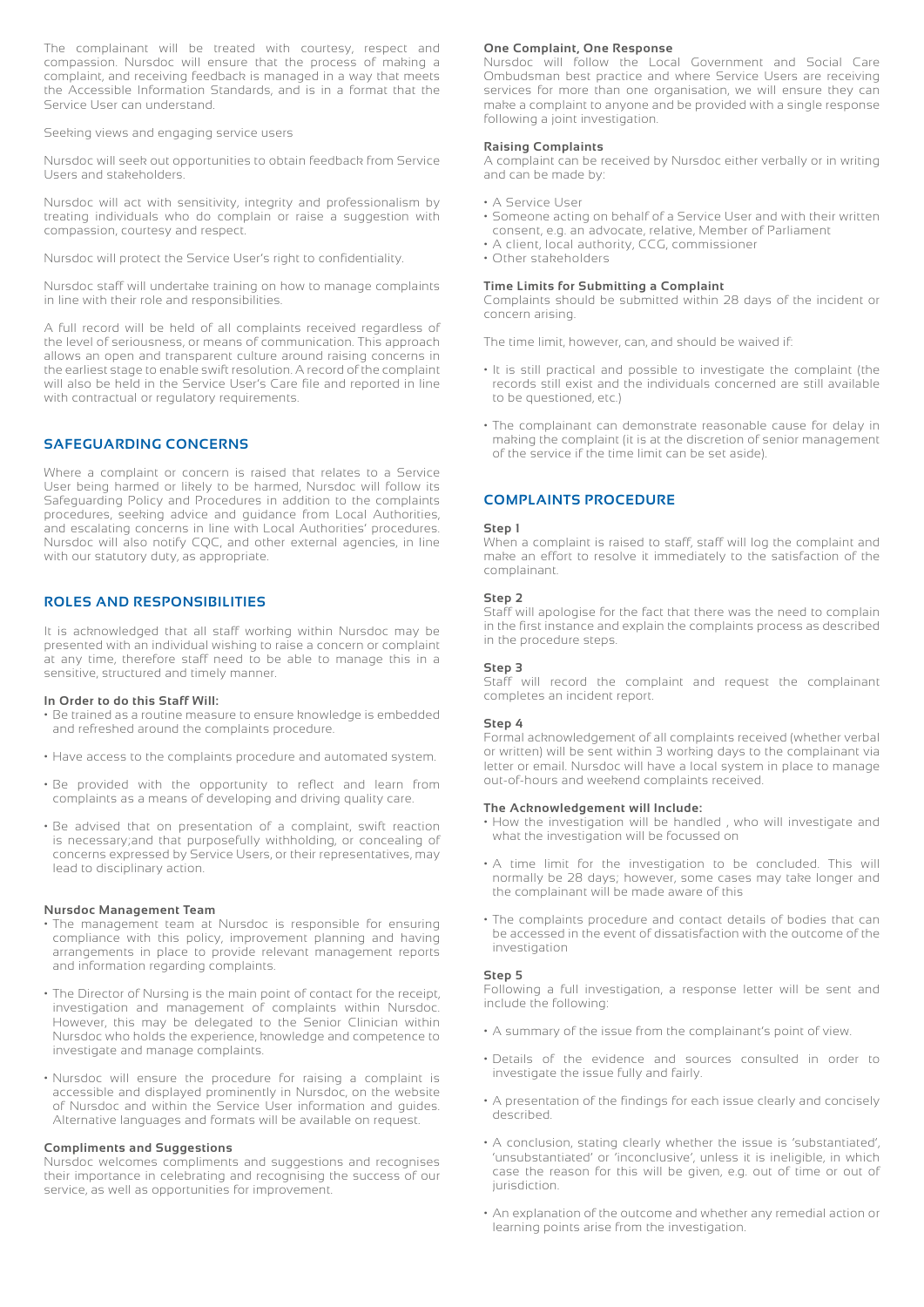- An apology where the issue is upheld and shortcomings or failings have been found.
- The complainant's rights if not satisfied with the outcome to refer to The Local Government and Social Care Ombudsman.
- A signature from the responsible individual or sent by email in their name.

#### **Step 6**

The complaint will be closed once confirmation has been received that there is satisfaction with the outcome. In the event of dissatisfaction, Nursdoc will support the complainant to access further support

# **THE COMPLAINTS LOG**

A record will be held of all complaints raised containing the following information:

- Each complaint received
- Subject matter and outcome
- Details of any reason for delay
- The date the outcome letter was sent to the complainant

Where complaints relate to a Service User, a copy of the complaint will be held in their care records so that the Service User can reflect on the recommendations.

Where complaints are raised by telephone, the log will include the date and time of the call and this will be followed up with written confirmation of the areas discussed.

Where a complaint indicates the potential abuse of Service Users, safeguarding policies will be followed and necessary notifications made.

Where Care is commissioned by Local Authorities, CCG's or others, their reporting procedure for notifying them of complaints will be followed.

Where complaints are to be shared as part of learning, the complaint will be anonymised to remove identifiable Service User information.

# **INVESTIGATIONS**

All investigations will be managed by using the following approach:

- Investigating the facts
- Assessing evidence
- Reviewing relevant records
- Interviewing those involved

Where necessary, advice and support will be sourced from senior managers within the organisation. The complaint must be investigated by a member of staff with the knowledge, experience and seniority to undertake the investigation robustly.

Confidentiality of information will be considered at all times, and staff will adhere to confidentiality policy and relevant codes of practice.

If an investigation of a complaint results in disciplinary action the complaint will continue to its conclusion. The complainant will be informed that the investigation has led to a disciplinary process, but the details of the outcome or ongoing investigation will remain confidential

#### **COMPLIMENTS**

Receiving compliments is an opportunity to celebrate and recognise success. Nursdoc will ensure that:

- All compliments are shared with staff and displayed in a public area to highlight good practice.
- Compliments are anonymised or permission sought before displaying.
- Numbers of compliments received are logged as part of the quality assurance programme evidence base.
- Verbal positive feedback from Service Users, and relatives, are also deemed as compliments and will be recorded and shared with colleagues.

## **SUGGESTIONS**

Suggestions can be made verbally or in writing, and generally are in response to seeking a means of changing practice for the better.

- Suggestions are not complaints, but in some circumstances, if they are not considered, or actioned, they could lead to a complaint.
- When suggestions are raised in a meeting, or as part of a conversation, these will be documented and then outcomes recorded to show consideration ('you said, we did').
- Staff will be encouraged to share their suggestions, or suggestions received by clients, service users and relatives.

### **AUDIT AND EVALUATION**

Nursdoc will monitor, review and analyse all information received about the service as a means of continuously reviewing performance, quality and safety.

Nursdoc will take an annual report to the corporate board.

Nursdoc will also:

- Share themes and trends with Care Workers working for Nursdoc.
- Ensure that staff are trained to deal with complaints and understand the procedure for managing complaints.

# **ANONYMOUS COMPLAINTS**

Anonymous complaints will be investigated in the same way as named complaints. They will be logged and any corrective action necessary will be taken and also logged

#### **One Complaint, One Response**

Where more than one organisation is involved in the Service User's Care, the Service User or their representative, will be able to complain to any organisation. A joint investigation will be carried out and a single joint response will be provided. Service Users must not have to contact each organisation separately.

If someone complains and Nursdoc is not responsible for the care or service Nursdoc will facilitate the complaint to be made with permission. Nursdoc will follow LGO guidance for managing this.

All efforts will be made by the Director of Nursing to resolve all complaints within Nursdoc. If a Service User does not wish to raise a complaint directly to management within Nursdoc, in the first instance, staff will sensitively establish their reasons, and aim to resolve and address any concerns that present.

Decisions to raise complaints outside of Nursdoc will be fully respected and the Service User will be supported to raise their complaint to the commissioner of the service, or to seek the support of an independent advocate or representative. Service Users can also be signposted to the Citizens advice guidance

# **DEFINITIONS**

#### **Compliment**

- A compliment is an expression of satisfaction about a service the Service User has received
- Compliments are positive feedback that can be received verbally or in writing and can include expressions of praise, admiration, congratulation and encouragement

#### **Complaint**

• A complaint is an expression of dissatisfaction, disappointment or discontent. This could be in response to an act of omission, decision or action

Complaints Can be Made in Various Ways and Include:

- Verbally
- Electronically
- Local feedback channels
- Writing